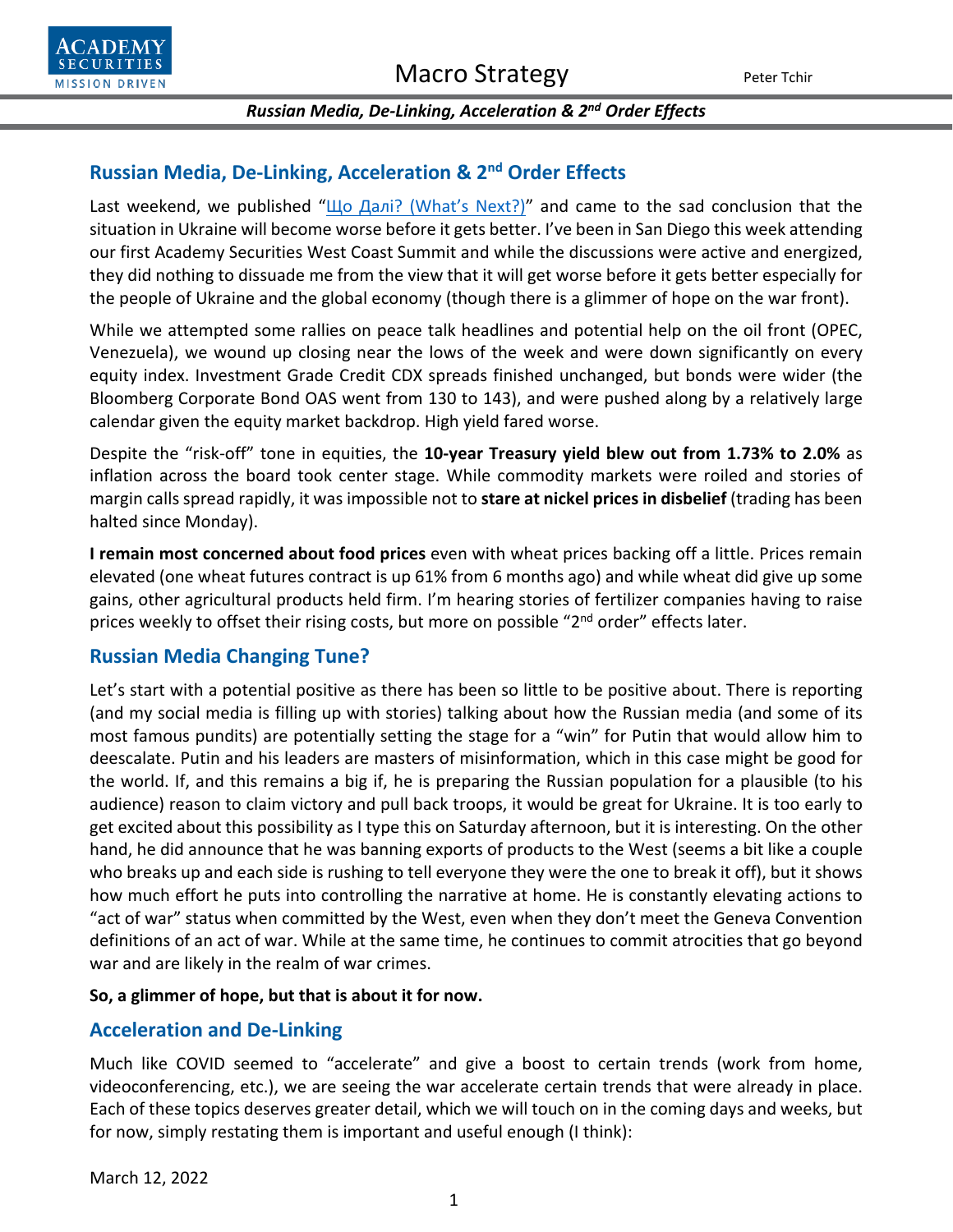

- **ESG as inflationary**. We will build out sustainable energy sources faster than before, while also dedicating more money to traditional energy infrastructure.
- **On-shoring, regionalization, deglobalization, or supply chain repatriation**. It doesn't matter what you call it, but we will see countries and companies work more with partners they feel "close" to. Whether that closeness is geographic, political, or morality based, it will shift with whom, where, and how we do business. There will be huge opportunities and significant risks. More and more it is looking like a Russia/China axis is forming. More of a marriage of convenience (one place has lots of commodities and is trying to get more as they invade Ukraine, and the other has an insatiable appetite for commodities). At our Summit, there was a sense that the relationship between North and South America will grow and will act as a counter-weight to the Russia/China "alliance". I hesitate to use the word "alliance" because most of our GIG would argue that it is far more a marriage of convenience rather than something we would consider an alliance.
- **China's Recentralization and De-Linking**. This has been a constant theme in T-Reports since last summer and there is growing evidence of this. I refer you back to the "thought piece" on China's Olym[pics as Symbolic Bookends](https://www.academysecurities.com/wordpress/wp-content/uploads/2022/02/The-Beijing-Olympics-as-Cultural-Bookends.pdf)from a couple of weeks ago. **Talk about delisting** fits this model (even though more initiated on our end) and it impacted markets last week as well.
- **The Yuan versus the Dollar as reserve currency**. The dollar is nowhere close to losing reserve currency status (a topic that has come up with increasing frequency), but the removal of some parts of the Russian economy from SWIFT and going directly after the Russian Central Bank will make some less honorable countries or leaders think about the proportion of their reserves that should be held in dollars. China has been pushing to be included to a greater degree in the SDR (IMF's "currency"), is lobbying to get their bonds included in global bond indices (where passive money ensures buyers), and is encouraging trade in commodities like gold and oil to be in their currency. I still think that the Russia/China pipeline deal, denominated in Euros, was extremely telling. China is ahead of the West with the Digital Yuan (though that is more for control of their citizens than for the good of their citizens), but it is up and running nonetheless. I continue to see the long-term trend as one that is for a stronger yuan, especially as I believe that they are more focused internally and the stronger currency allows them to acquire commodities more cheaply.
- **NATO and EU Becoming More Cohesive**. This is one trend that has **reversed course**. We were worried about NATO fracturing along some well-known fissures, but the invasion, the Ukrainian response, and the response of citizens and companies across the West has galvanized political leaders. NATO has not shown this level of resolve, intensity, and cohesion in a long time!!!

Most of these trends are longer-term in nature, but to the extent many doubted them, or thought they had years to adapt to them, **now they must revisit these issues and what it means for their companies or investments**.

# **2nd Order Effects**

Of all the things that I learned at the Summit, one of the most important was that we are highly likely to be heavily underestimating  $2^{nd}$  and  $3^{rd}$  order effects from the invasion and the response to the

March 12, 2022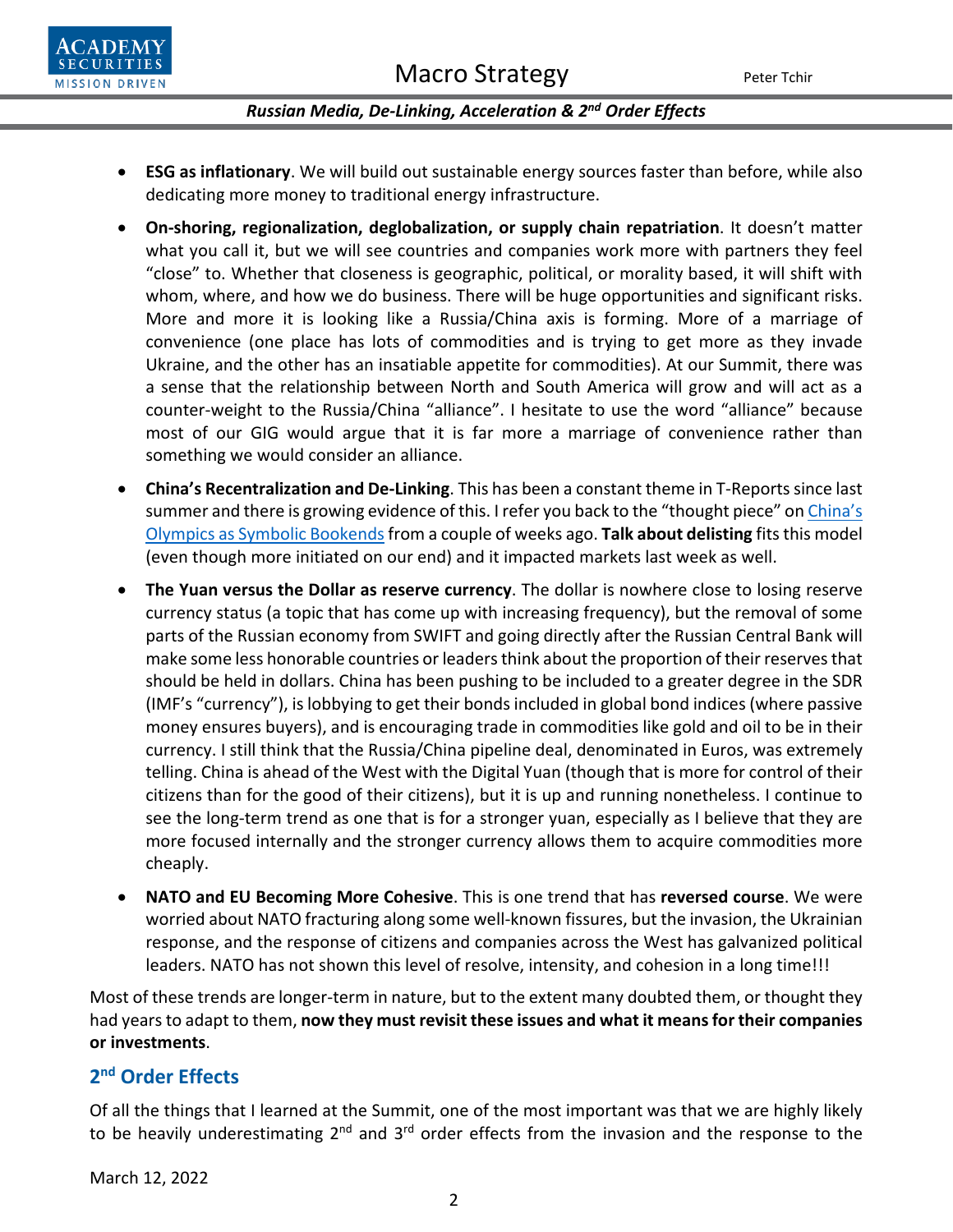

invasion.

- **Food is a 1st order effect and I re-iterate my view that soon we are more likely to be fixated on food problems than energy problems**. I hope I am wrong, but anecdotal evidence seems to point in that direction.
- On 2<sup>nd</sup> and 3<sup>rd</sup> order effects, virtually every attendee at the Summit seemed to have an example that no one else had heard of. Whether it was a car company not getting a critical component, to the production of neon for semiconductors, to food stories, to dealing with bond defaults(or potential bond defaults), the list of things people were looking at or seeing was extremely widespread. As you know, I always argue that **[Lehman Was NOT a Moment](https://www.academysecurities.com/wordpress/wp-content/uploads/2021/09/A-Gentle-Reminder-Lehman-Was-NOT-a-Moment-1.pdf)**, which I felt was applicable to the China property market, but may also be applicable here. It is the "**Known Unknowns**" which often bite us, and given the fragility of global supply chains BEFORE the invasion, it is not difficult to believe that we will see a more rapid decline in growth, especially in Europe, than is already priced into the market.
- It feels awkward being so vague, but I'm forced to be this vague by the nature of the problem.

# **Bottom Line**

There are some glimmers of hope (I'm trying to be as optimistic as possible) that the combination of the resolve of the Ukrainians and the impact of sanctions (both government and corporate imposed) will be enough to sway Putin to a new and less violent course of action.

## **I am a bit concerned though, that we remain with the intractable problem:**

- **Putin cannot "win"** because much of the world has rallied against him and Ukraine will likely siphon off resources and lives as the insurgency continues even after he captures Kyiv (assuming he does).
- **Putin cannot afford to lose.** He has created an environment in Russia where a "loss" will be very difficult for him to deal with.

**So, if he can't win, but he can't lose, what do we get next?** Sadly, I'm in the "worse before better for Ukraine" camp right now, though I am desperately looking for signs that I'm wrong. **On the economy and markets, I think that even a resolution to the war will only provide a brief rally.** 

- The 2<sup>nd</sup> and 3<sup>rd</sup> order effects will still occur and still hit us even if peace is announced (and that is a big if).
- Central banks are tightening and financial conditions are also tightening ahead of any actions, which we should start seeing as early as this week.
- There is a chance that this week the Fed throttles back on tightening rhetoric as the latest surge of inflation is a supply shock which rate hikes won't help and may even make worse as borrowing costs to get new supply on-line will go higher.

While everything is "cheaper" than it was last week, I'm not looking to buy this dip in a meaningful way, though the volatility is so intense that being nimble and taking advantage of opportunities will remain key for investors while **both investors and corporations will need to think fresh about how the world is likely to look a year or two from now to ensure that they are best positioned for that evolution.**